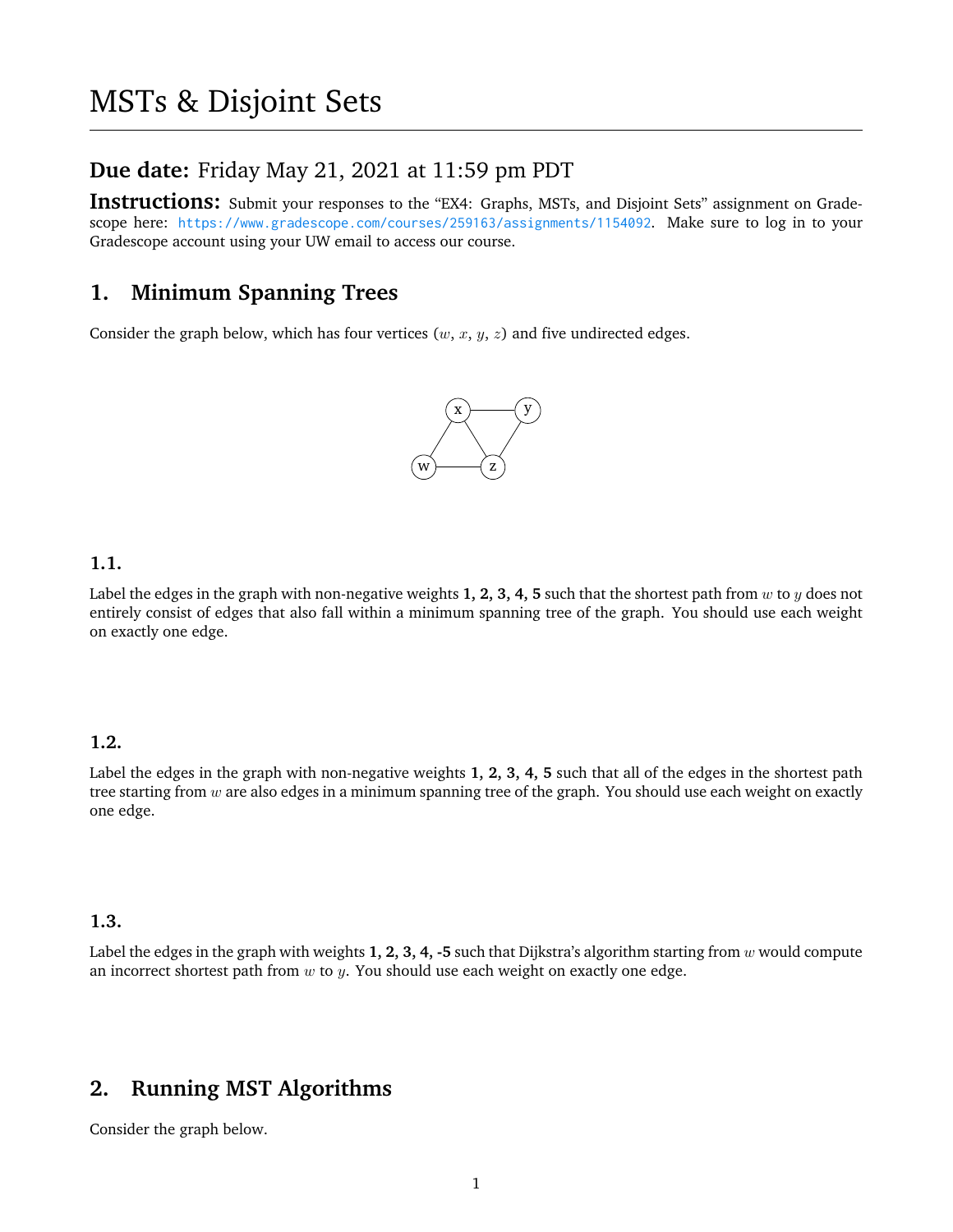

#### **2.1.**

What order are edges added to the MST when running **Kruskal's algorithm**? There is no particular formatting we are looking for, as long as it's clear the order in which the edges are added.

### **2.2.**

What order are edges added to the MST when running **Prim's algorithm** starting from vertex B? There is no particular formatting we are looking for, as long as it's clear the order in which the edges are added.

### **2.3.**

Is the following statement always, sometimes, or never true. Explain your reasoning. We make this question a file upload so that you can include a picture with your answer if you want, but that is not a requirement.

Running Prim's on a graph will always return the same MST, regardless of the start vertex. Assume there is a welldefined ordering of the nodes so that we always break ties based on the ordering of the destination vertex (e.g., alphabetical ordering).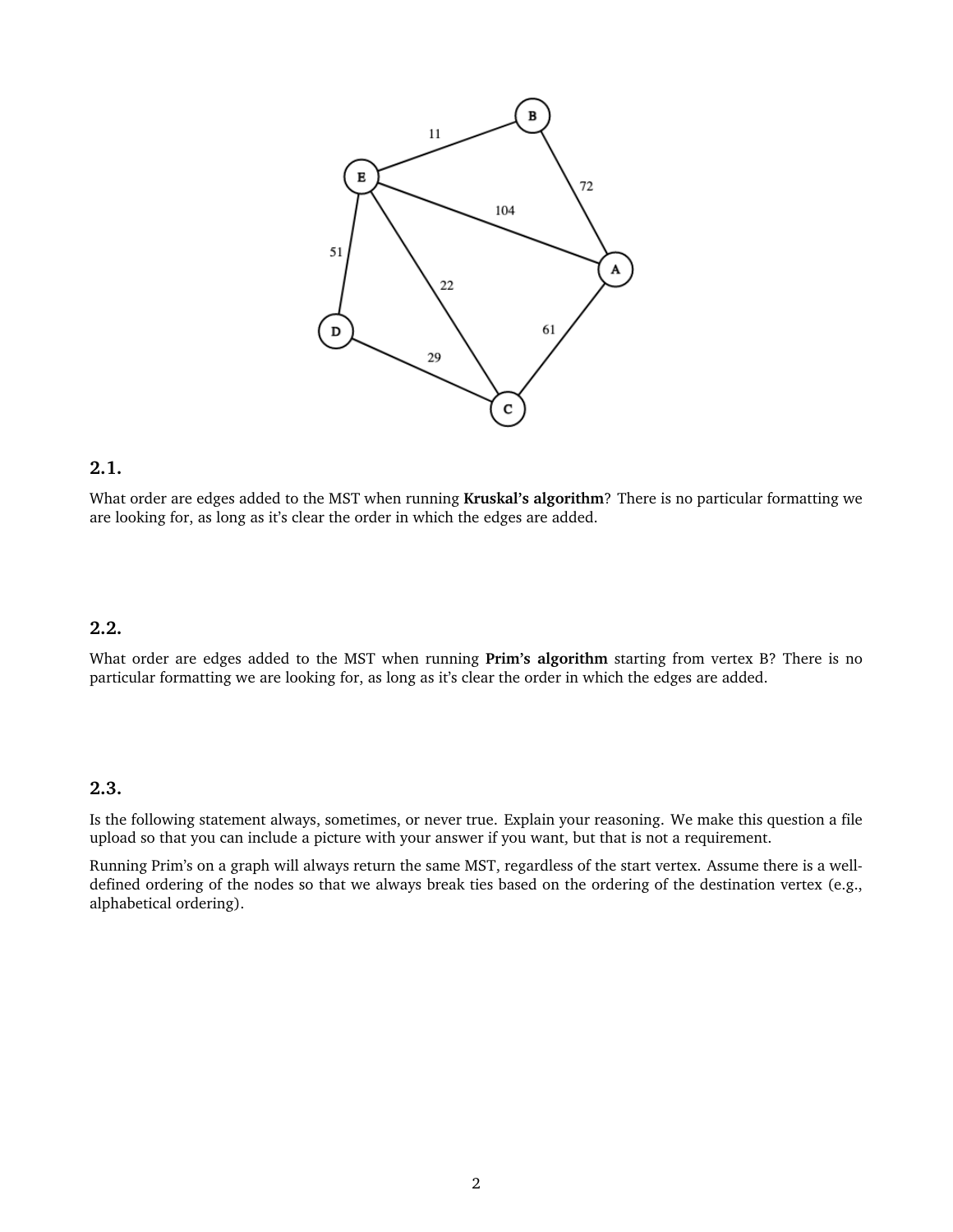# **3. Disjoint Sets**

### **3.1. WeightedQuick Union (no Path Compression)**

Consider we initialize a disjoint set structure over the elements A,B,C,D,E,F. When unioning sets together, use the approach described for WeightedQuickUnion (no path compression). If there is ever a tie between which tree should be placed below another, put the tree for the first argument to union under the tree for the second argument.

Draw the state of the up-trees in WeightedQuickUnion after the following calls (assuming the disjoint set has been initialized).

union(A, B) union(A, C) union(D, E) union(E, C)

Upload a image for your answer. While not required, it may help to show your work.

### **3.2. Array WeightedQuickUnion with Path Compression**

Consider the Array WeightedQuickUnion (with Path Compression) implementation disjoint sets. We show the abstract view of the state as up-trees in the image below.